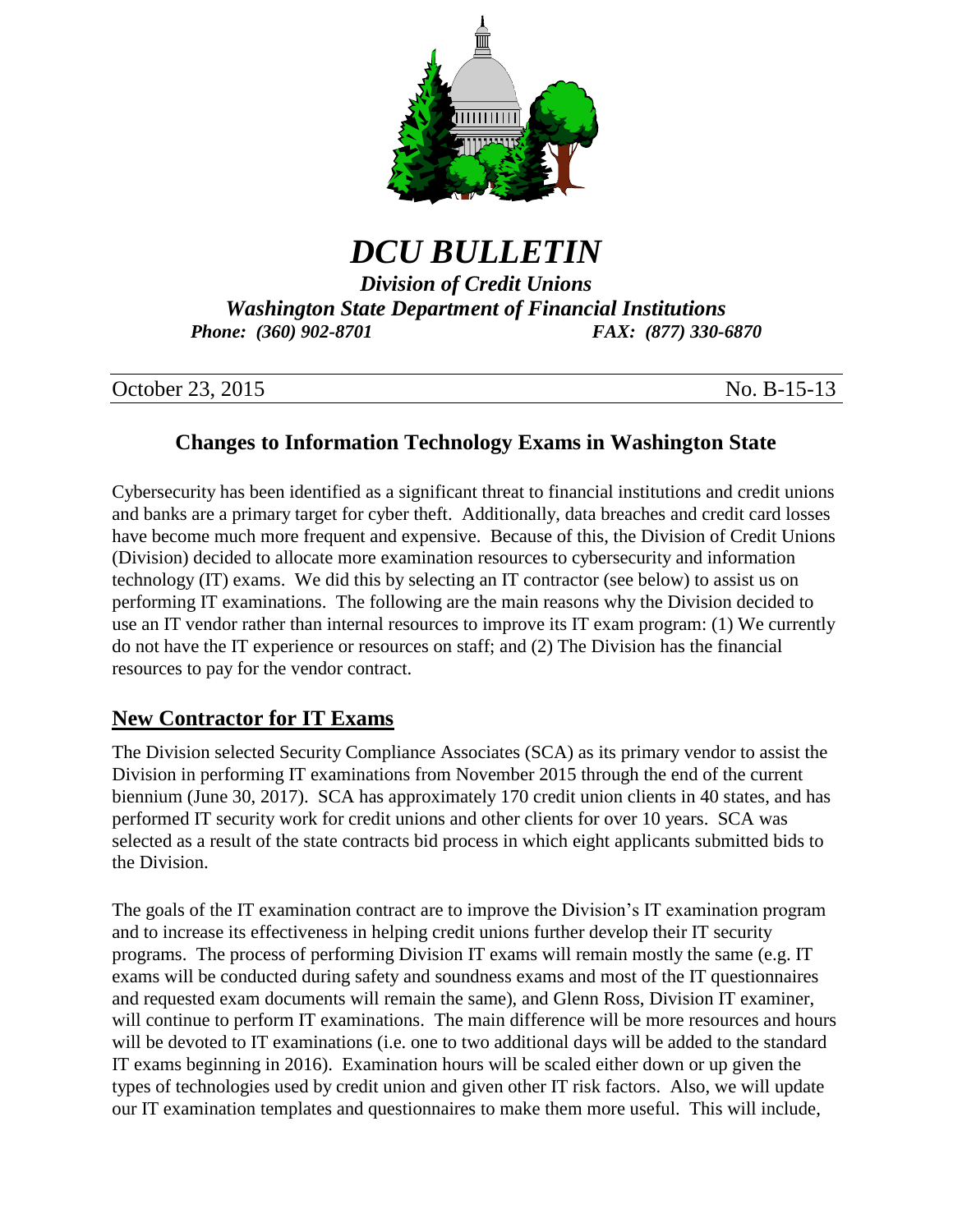The Division of Credit Unions Changes to IT Examinations Bulletin B-15-13 Page **2** of **3**

updating the IT pre-exam letter and summary of information request, and refining the IT questionnaires.

## **IT Examination Focus**

Future IT examinations will focus on cybersecurity (see below) and will identify areas of IT security and cybersecurity weaknesses at state chartered credit unions.

**Cybersecurity -** We highly encourage credit unions to use the new FFIEC cybersecurity assessment tool to help assess their cybersecurity preparedness and to advance their IT security programs. The cybersecurity assessment tool is a good baseline assessment. Credit unions who use the assessment should strive to an assessed program maturity level that is appropriate for the credit union, given the credit union's inherent cybersecurity risk profile.

The use of the FFIEC cybersecurity assessment tool is optional; however, and it will not be used by examiners to perform IT examinations. It is designed as a credit union self-assessment tool and not as an examination tool or examination questionnaire.

Beginning in January 2016, Division IT examiners, including SCA examiners, will ask credit unions whether they have performed the FFIEC cybersecurity assessment, and if so, examiners will review and go over the FFIEC cybersecurity assessment with the credit union's IT personnel.

It is incumbent upon senior management and the board of directors to be sufficiently knowledgeable about cybersecurity in order to manage the credit union's IT risks.

NCUA provides cyber security resources at [http://www.ncua.gov/Resources/Pages/cyber](http://www.ncua.gov/Resources/Pages/cyber-security-resources.aspx)[security-resources.aspx.](http://www.ncua.gov/Resources/Pages/cyber-security-resources.aspx)

#### **Other areas of IT examination focus are:**

- **Incident Response Program –** How prepared is your credit union to successfully respond to a security breach of confidential member information? Has the credit union's incident response program been documented and is the program periodically tested? Could business operations successfully recover after a security breach or cybersecurity incident?
- **Security Awareness Education & Training –** Training and education of staff and volunteers is fundamental to protecting confidential information and helping to prevent or detect cyber-attacks and to minimize their impact on continuing operations.
- **Information Security Policies and Procedures –** Strong policies and procedures are important to a solid IT security program.